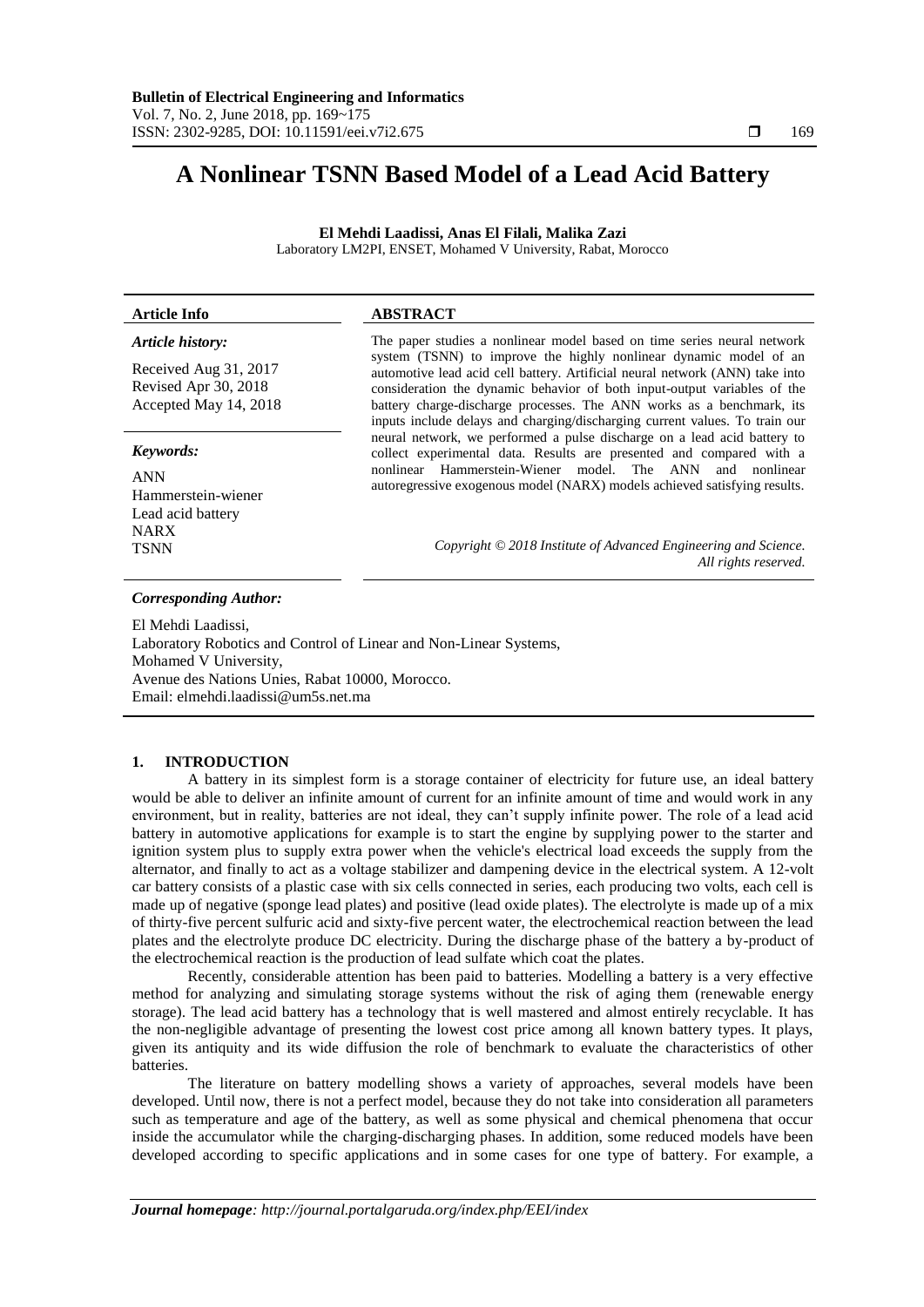Chemical model is a complex model that considers the typically electrochemical phenomena involved such as diffusion, polarization and mass transfer within the electrochemical couple [1]-[3]. The chemical model consists of mathematical models represented by partially differential equations that are difficult to solve because they require initial and boundary conditions. In addition, these complex models require several chemical parameters which are difficult to determine. Another model is the empirical model, which is a classical method based on experimental tests. The performance of the battery is recorded and tabulated. This type of model does not represent a generic model for all the accumulators because it does not take into account all the internal parameters, it is necessary to make tests for each type of accumulator.

The simplest and most common model, illustrated in Figure 1, consists of an ideal voltage source  $V_0$ (no-load voltage) in series with an internal resistance.  $V<sub>t</sub>(t)$  is the terminal voltage across the battery. In this simple model  $R_i$  and  $V_0$  are considered constant. This model does not consider either the variation of the internal resistance of the accumulator as a function of the state of charge or of the temperature. This model can be applied if the dependence of the load state and temperature parameters can be overlooked [4]. However, researchers have arrived at the conclusion that the most accurate battery model is the "Nonlinear dynamic model". It is a variant of the Thevenin model that considers the non-linearity of the parameters. In this model, shown in Figure 2 below, the process of charging and discharging is separated. In addition, all parameters are dependent on the state of charge of the battery.





Figure 1. Equivalent circuit of Thevenin model Figure 2. Nonlinear model of the battery

The parameters of the model are defined as follows:

 $C_1$ : Capacity of the accumulator.

R1: Self discharge resistance.

 $R_{ic}$  and  $R_{id}$ : Represent the internal resistance due to the electrolyte and the electrodes respectively during charging and discharging.

The two RC circuits ( $R_C C_2$  and  $R_d C_2$ ) respectively represent the overvoltage at the end of the load and the sudden drop of the voltage at the end of the discharge. Since all the parameters of this model are variable (depending on the state of charge or the unloaded voltage), their identification is difficult.

As we have seen, there are different models in the literature [5][6], each of these models has its own characteristics. The model chosen depends on the application, if we want more precision then we choose a more detailed model taking into account all the parameters that can affect the performance of the lead acid battery. The nonlinear dynamic model is very interesting because it has a charge and discharge circuit and all parameters depend on the state of charge. The Cauer and Foster model [7]-[9] is used much more to represent the phenomenon of charge transfer and that of diffusion (chemical phenomena).

Extensive comparisons and evaluations with some selected models, generally recognized as reliable have shown that further efforts are needed to make refinements on the single battery cell model [1]-[12]. The paper proposes an improved approach based on the time series neural network, in order to obtain an improved discharge battery modelling using the neuro-procedure processing of the experimental voltage data using constant current discharge regime. A time series neural network (TSNN) can be usefully exploited to improve the battery modeling especially at low rate discharge regime. In some operating regimes (Fast charging/Deep discharging) underestimated and overestimated output values, depending on the simulated models, lead to failures in cell output voltage prediction. The TSNN model provides more accurate voltage values compared to the simple mathematical battery cell model, which makes it possible to obtain an improved low-rate voltage modeling. The main simulation results reported in the paper are compared with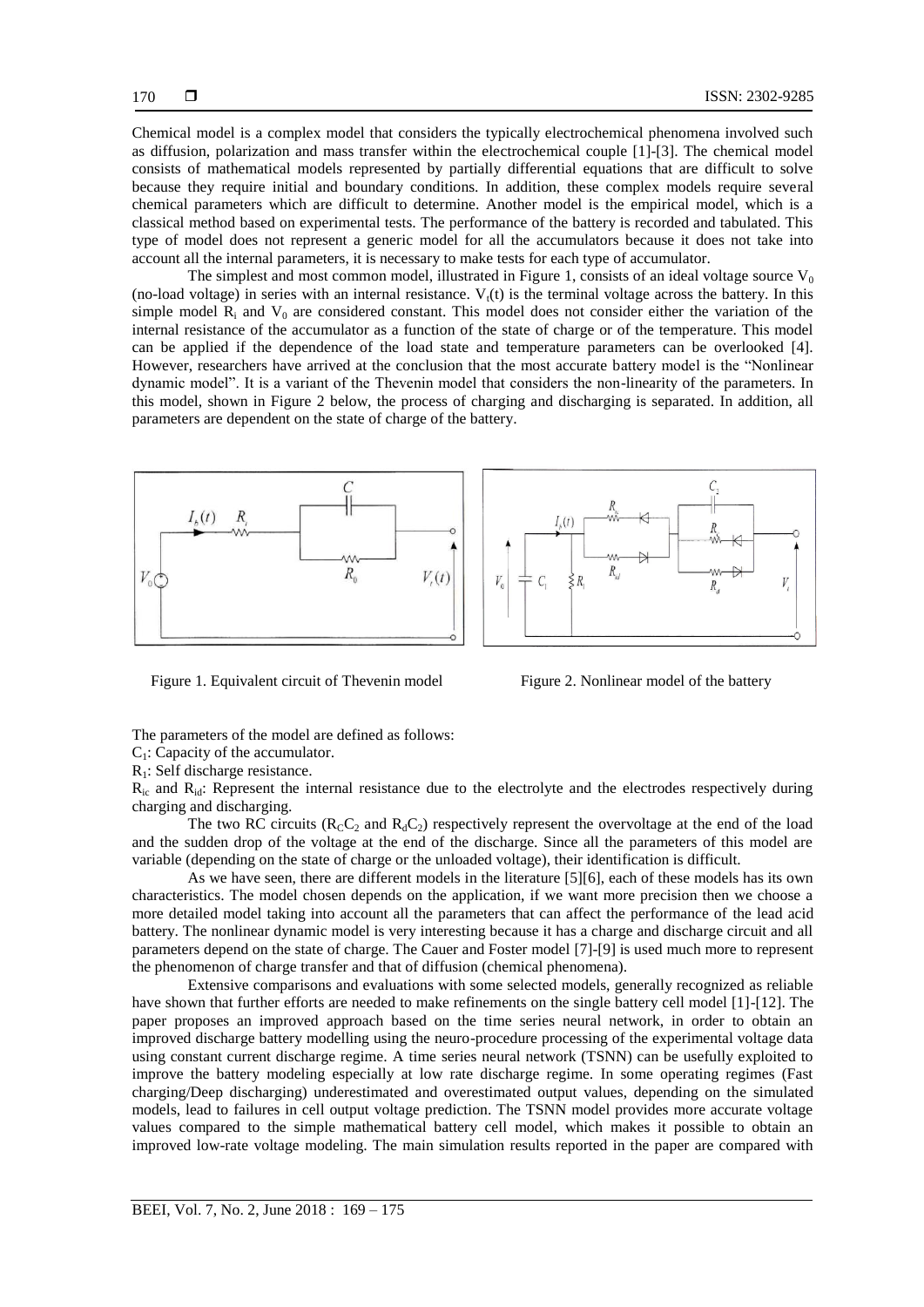**BEEI** ISSN: 2302-9285

the experimental and a nonlinear Hammerstein-Wiener based model. The battery modeling was made based on time series neural network system to simulate it nonlinear behavior.

# **2. EXPERIMENTAL SETUP**

Data collecting is considered as the first and essential part in identification terminology. In order to compare the presented methods, some battery data were gathered from a commercial automotive 62Ah, 12V, 540A (TUDOR TB620) lead acid battery. As input, a pulse-discharge test was performed. In this test, the battery was fully charged using constant current/constant voltage profile, then it was discharged using a -4A pulse current. A "ADS1299EEG-FE Data Acquisition" was used as data acquisition system (DAQ). The collected DATA are shown in Figure 3.



Figure 3. Experimental data

# **3. CURRENT MODELS**

The current neural net models for lead acid battery output prediction makes use of the feed forward multi layered perceptron or back propagation algorithms to train the network [10]. Thus, this model cannot adequately account for the perturbation of the voltage output and thus provides a prediction with a lower accuracy. With such a configuration, the training phase of the network is faster, however the results sometimes show a greater deviation from the target.

# **4. PROPOSED NARX NEURAL NETWORK MODEL ARCHITECTURE**

Nonlinear autoregressive exogenous model (NARX) neural network is a variant of Recurrent Network [11], [12] that has been successfully utilized in time series prediction problems. The major difference between recurrent neural network (RNN) and TSNN is that RNN allows a weighted feedback connection between layers of neurons and thereby making it suitable for time series analysis by allowing lagged values of variables to be considered in model. Although throughout the literature many time series methods such Autoregressive (AR), Moving Average (MA), Autoregressive Moving Average (ARMA), Autoregressive Integrated Moving Average (ARIMA), etc. have been applied in various econometrics problems, these techniques cannot cope with nonlinear problems. NARX on the contrary can efficiently be used for modelling non-stationary and nonlinear time series. Mathematically input output representation of nonlinear discrete time series in NARX network is governed by the following Equation 1.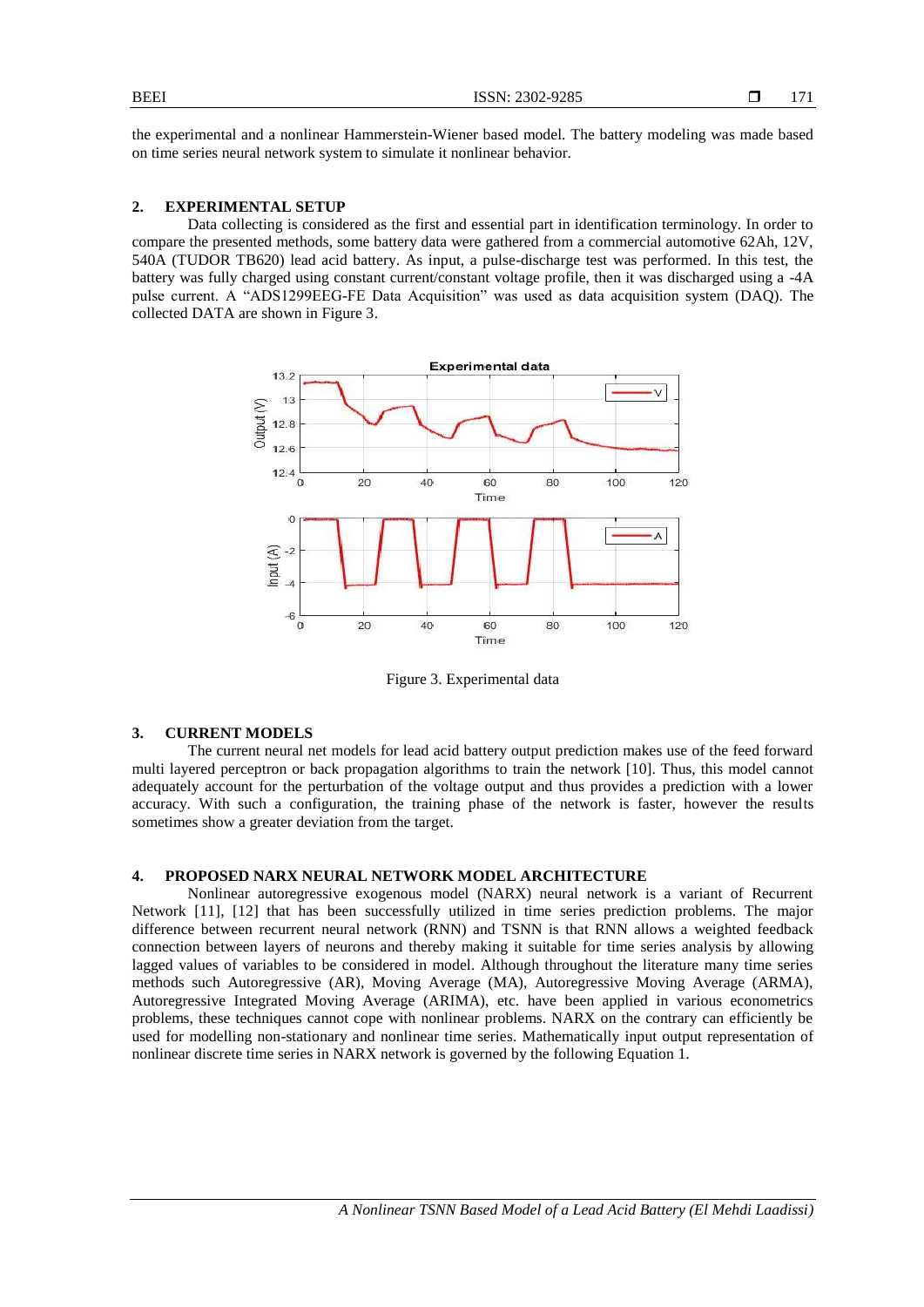

Figure 4. Current neural network model architecture

$$
(t) = [u(t-Du),...,u(t-1),u(t),y(t-Dy),...,y(t-1)]
$$
\n(1)

where  $u(t)$  and  $g(t)$  represent input and output of the network at time t. Du and Dy, are the input and output order, and the function f is a nonlinear function. The function is approximated by TSNN. It is also possible to have NARX networks with zero input order and a one-dimensional output. i.e., having feedback from output only. In such cases operation of NARX network is governed by Equation 2.

$$
(t)=\Psi[u(t), y(t-1), \dots (t-D)]
$$
\n(2)

where Ψ is the mapping function, approximated by standard TSNN.

#### **4.1. Time Series Modelling**

The objective of time series forecasting is to predict future values of a time series, Xn+m based on the observed data to present,  $X = \{X_n, X_{n-1},...,X_1\}$ . A lot of the time series forecasting model assume Xt to be stationary.

We have performed time series modeling of a lead acid battery using a NARX model. The used network is dynamic in nature as it has feedback loops (outputs of a neuron fed back to some previous neuron) and taps (delay lines that feed the network with past values of inputs). The use of a NARX network helps to increase the accuracy of prediction as well as can be used for real time prediction of state of charge (SOC) and state of health (SOF).

The model proposed here has one set of exogenous inputs which are the lead acid battery Current. The target series comprises of the voltage value of the lead acid battery. The output of the neural network is predicting the battery output current value over the entire target series along with the next value in the series. This is a curve-fitting problem which is implemented using MATLAB version 2015a. A parallel NARX network is created using "narxnet" command which helps in increasing the accuracy of the network. Also, here we have plotted the time series model of a black-box nonlinear model based on Hammerstein-Wiener of the same lead acid battery for comparison. For the network training phase, we used the "Levenberg-Marquardt" algorithm which makes it possible to obtain a numerical solution to the problem of minimizing a function  $F(x)$  Equation (3), often nonlinear and dependent on several variables. The algorithm interpolates the Gauss-Newton algorithm and the gradient algorithm. More stable than that of Gauss-Newton, it finds a solution even if it is started very far from a minimum. However, for some very regular functions, it can converge slightly less quickly. The algorithm was developed by Kenneth Levenberg, then published by Donald Marquardt.

$$
F(x) = \frac{1}{2} \sum_{i=1}^{m} [fi(x)]^2
$$
 (3)

# **4.2. Results of TSNN Modelling**

The following Figure 5 present a sample NARX structure [13]-[15] which will be used in this paper.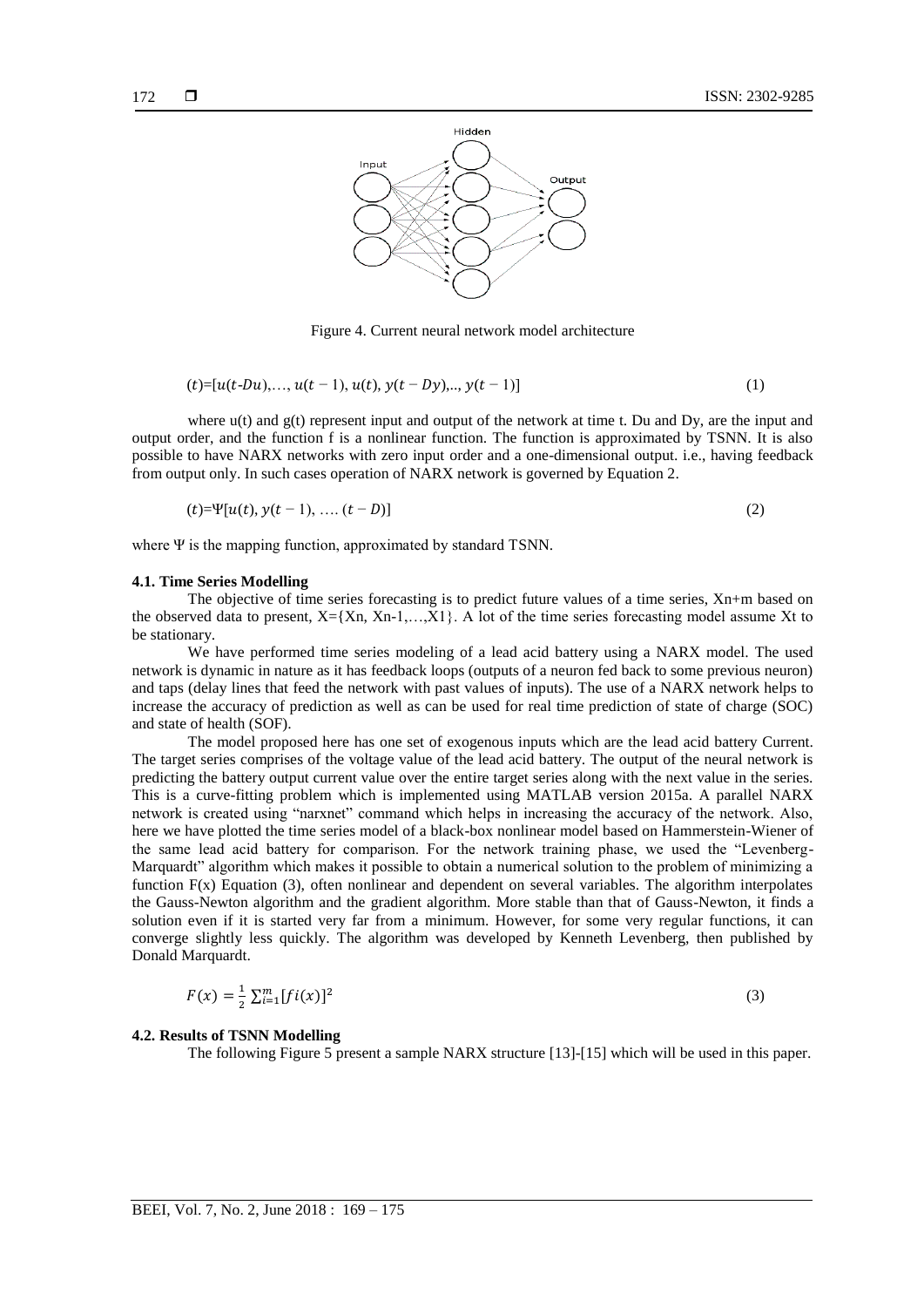

Figure 5. Simple NARX structure

Figure 6 graphically represents the association of the actual and predicted values for all training, test and validation samples. Magnitude of error expressed as difference between actual and predicted values is also shown in the same Figure. Although visual representation strongly suggests goodness of fit of NARX network in predicting output voltage, to quantitatively justify the claim, Mean-squared error (MSE) and regression (R) values are computed for training and test dataset.

Statistics of MSE and R of predictive modelling performance of NARX network on training and test dataset for all experimental trials are summarized in following Table 1 and Table 2.

| Table 1. Performance on Training Dataset |            |            | Table 2. Performance on Test Dataset |  |
|------------------------------------------|------------|------------|--------------------------------------|--|
| MSE                                      |            | <b>MSE</b> |                                      |  |
| 7.91567e-7                               | 9 99985e-1 | 7.91643e-7 | 9.99845e-1                           |  |

It is evident from negligible MSE and high R values that the presented NARX network with 2 delays units has predicted battery output voltage as a nonlinear function quite effectively. Error histogram with 20 bins is displayed in Figure 7.





#### **5. NONLINEAR HAMMERSTEIN-WIENER BASED MODEL**

When the output of a system depends nonlinearly on its inputs, sometimes it is possible to decompose the input-output relationship into two or more interconnected elements. In this case, we can represent the dynamics by a linear transfer function and capture the nonlinearities using nonlinear functions of inputs and outputs of the linear system. The Hammerstein-Wiener model achieves this configuration as a series connection of static nonlinear blocks with a dynamic linear block [16].

The number of units in the wavelet network and the sigmoid network was set to 20. The value of the delay parameter and the number of units in the networks were purposefully varied in order to find the best configuration for our nonlinear model.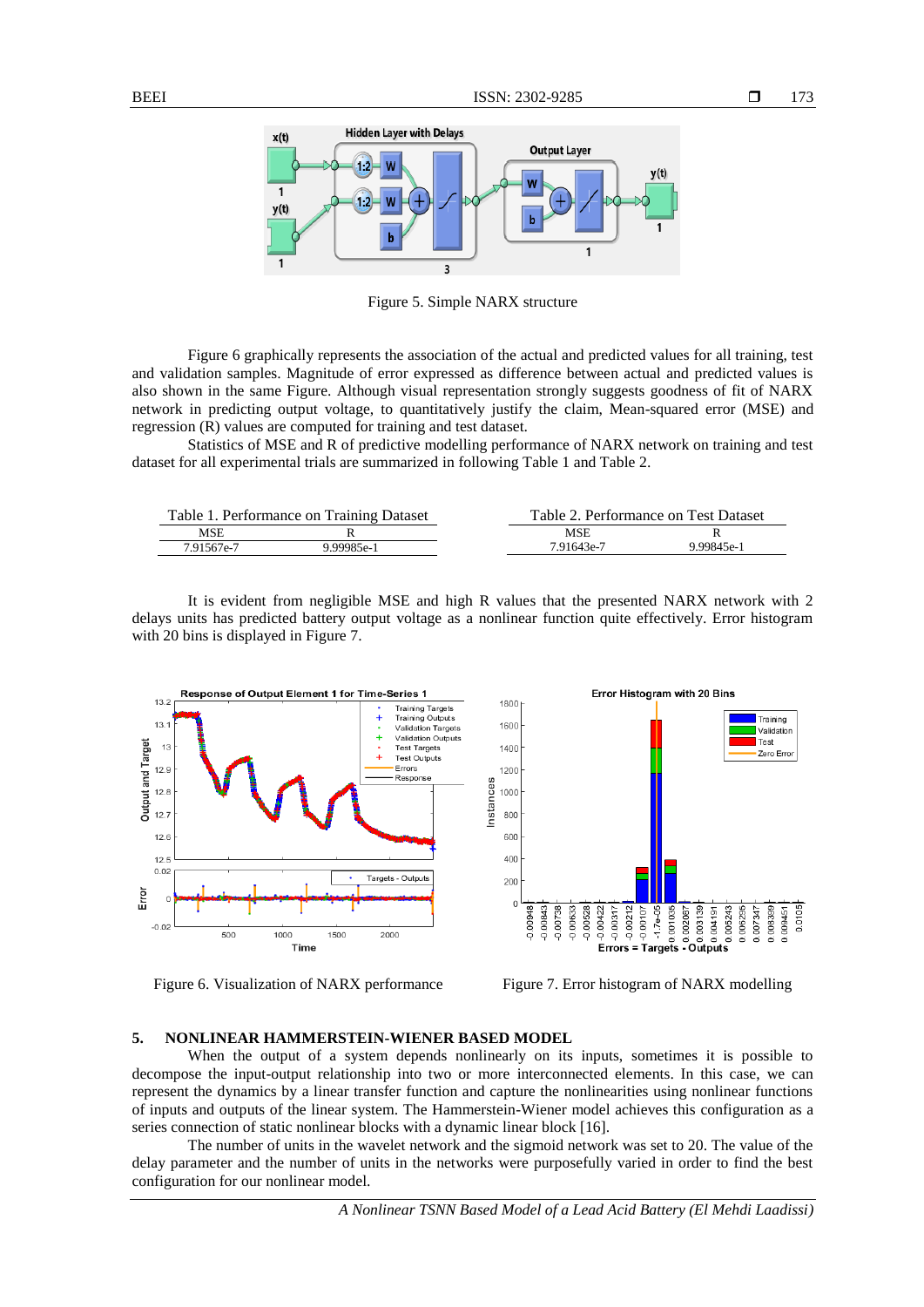The results in Figure 8 are obtained by processing experimental data obtained from the battery. "NL Model1" is the Hammerstein-Wiener model based on wavelet network as output nonlinearity. "NL Model2" is the Hammerstein-Wiener model based on sigmoid network as output nonlinearity.

Obviously in Figure 8 and Figure 9, "NL Model1" with a fit of 92.05% outperformed "NL Model2" with a fit of 82.89% due to their difference in terms of output nonlinearity network structure. However, although the calculated weight functions for both the wavelet and sigmoid networks are optimal in the sense that they gave the best possible performance. These models must be able to adapt to changes in the ambient conditions or battery parameters.



Figure 8. Measured and simulated model battery output

Figure 9. Measured minus simulated models output

# **6. CONCLUSION & FUTURE SCOPES**

The paper present both TSNN based model and Hammerstein-Wiener models in a multivariate framework to predict the output voltage of a lead acid battery. The study is based on real collected data. During the process of generating results, it was observed that both sets of techniques generated useful and efficient predictions of the voltage value. The application of both Hammerstein-Wiener and NARX including the use of various backpropagation algorithms is quite unique and the non-linear relationship between the input battery current and the output voltage have been effectively captured.

From the technique point of view, it is observed that the predictive performance of Hammerstein-Wiener model does not depend on the number of neurons in the hidden layer (nonlinear output). For the NARX model, neither the number of neurons, nor the training algorithms, significantly affect the performance.

The proposed model can be incorporated into complex "Narxnet" models which can be used to predict the output voltage over a range of time periods or can be used to predict the state of health as well as the state of charge with high precision. Also, the accuracy of the model can be further increased by allowing the model to analyze and comprehend the trend of the exogenous input. Also, we can incorporate a fuzzy system through. The continuation of this work will be the implantation on an FPGA card to build a robust Battery management system "BMS".

#### **REFERENCES**

- [1] Gu W, B Wang, C Y, Li, S M, Geng M & Liaw B. *Modeling discharge and charge characteristics of nickel-metal hydride batteries*. Eletrochimica Acta. Volume 44, Numéro 25, 1999; 4525-4541.
- [2] Osvaldo B, Francesco V & Luigi G. *State of charge Kalman filter estimator for automotive batteries*. *Control Engineering Practice*, Volume 14, Numéro 3. 2006; 267-275.
- [3] Fan D. & White RE. A mathematical model of a sealed nickelcadmium battery. Journal of Electrochemistry Societ. 1991; Volumel38. Numéro 1.